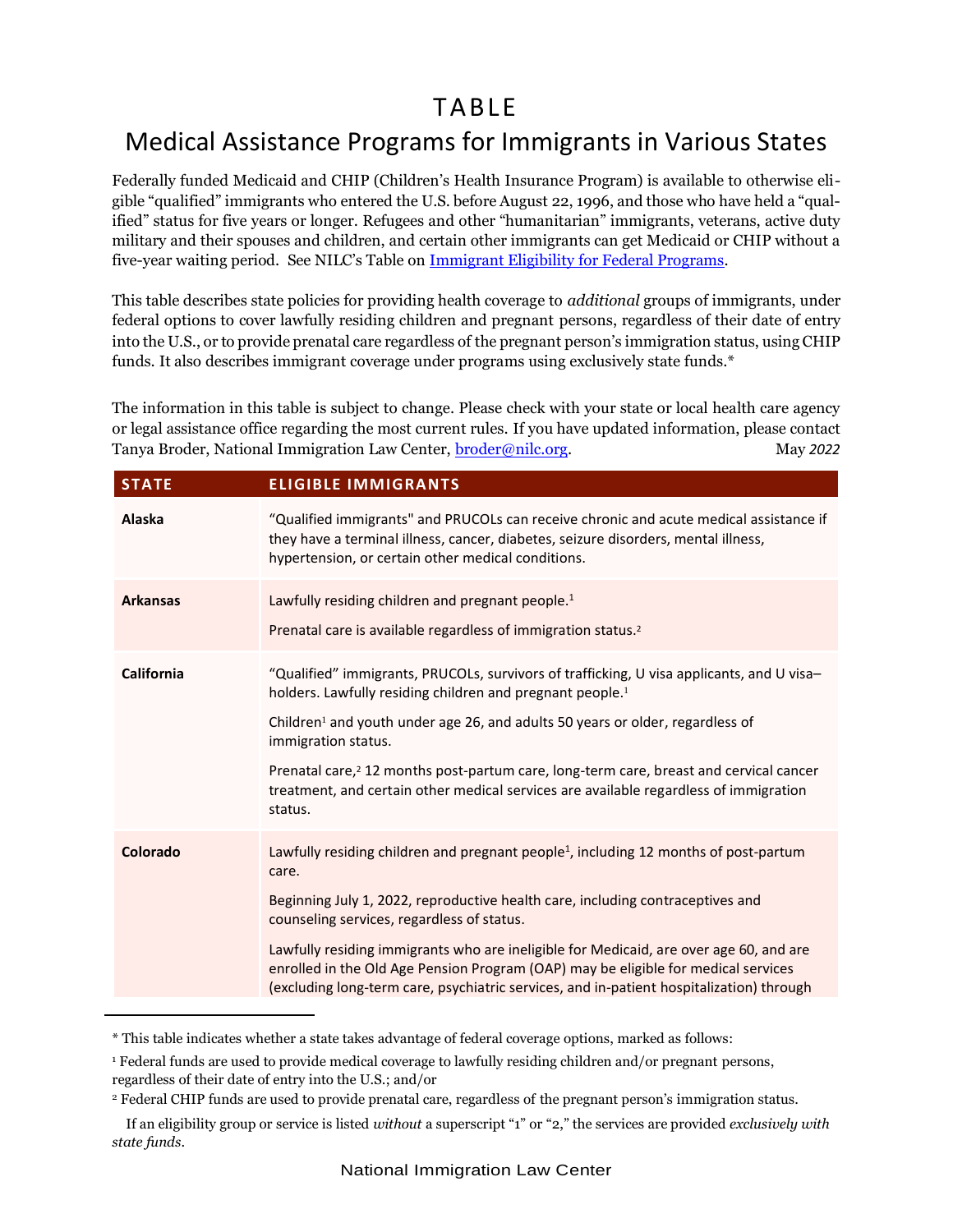| <b>STATE</b>                | <b>ELIGIBLE IMMIGRANTS</b>                                                                                                                                                                                                                                                                 |
|-----------------------------|--------------------------------------------------------------------------------------------------------------------------------------------------------------------------------------------------------------------------------------------------------------------------------------------|
|                             | the Old Age Pension Health and Medical Fund. Since January 2014, however, this<br>program has imposed a five-year (or longer) waiting period for new immigrants.                                                                                                                           |
|                             | Beginning July 1, 2022, Colorado residents under 250% FPL, regardless of immigration<br>status, will be eligible for discounted health services through the Colorado Indigent Care<br>Program (CICP). CICP is a reimbursement mechanism for hospitals and primary care<br>clinics.         |
|                             | Beginning September 1, 2022, patients at or under 250% FPL, regardless of immigration<br>status, will have the right to hospital financial assistance, including screening for public<br>health insurance programs, rate caps, payment plans, and protections from collections<br>actions. |
|                             | Beginning in 2023, state residents earning up to 300% FPL who don't qualify for health<br>insurance under the ACA or other public programs will be eligible for state-based<br>assistance in purchasing individual coverage, regardless of their immigration status.                       |
| Connecticut                 | Lawfully residing children and pregnant people. <sup>1</sup>                                                                                                                                                                                                                               |
|                             | Prenatal care regardless of the pregnant person's immigration status. <sup>2</sup> On or after April<br>1, 2023, 12 months of postpartum care regardless of immigration status.                                                                                                            |
|                             | By January 1, 2023, children under 9 years old regardless of immigration status.                                                                                                                                                                                                           |
|                             | Residents of nursing homes and persons receiving the Connecticut home care program<br>for elders as of June 30, 2011, or who applied for these benefits on or prior to June 1,<br>2011.                                                                                                    |
| <b>Delaware</b>             | Lawfully residing children and pregnant people. <sup>1</sup>                                                                                                                                                                                                                               |
| <b>District of Columbia</b> | Adults, regardless of immigration status, may be eligible for health coverage through the<br>DC Health Care Alliance. <sup>1</sup> Children, regardless of immigration status, may be eligible for<br>the Immigrant Children's Program (ICP), if ineligible for Medicaid. <sup>1</sup>     |
| <b>Florida</b>              | Lawfully residing children. <sup>1</sup><br>Children who do not meet the immigration status criteria for Medicaid or CHIP, but are<br>otherwise eligible, can buy coverage at full cost under KidCare.                                                                                     |

<sup>\*</sup> This table indicates whether a state takes advantage of federal coverage options, marked as follows:

<sup>1</sup> Federal funds are used to provide medical coverage to lawfully residing children and/or pregnant people, regardless of their date of entry into the U.S.; and/or

<sup>2</sup> Federal CHIP funds are used to provide prenatal care, regardless of the individual's immigration status.

If an eligibility group or service is listed *without* a superscript "1" or "2," the services are provided *exclusively with state funds*.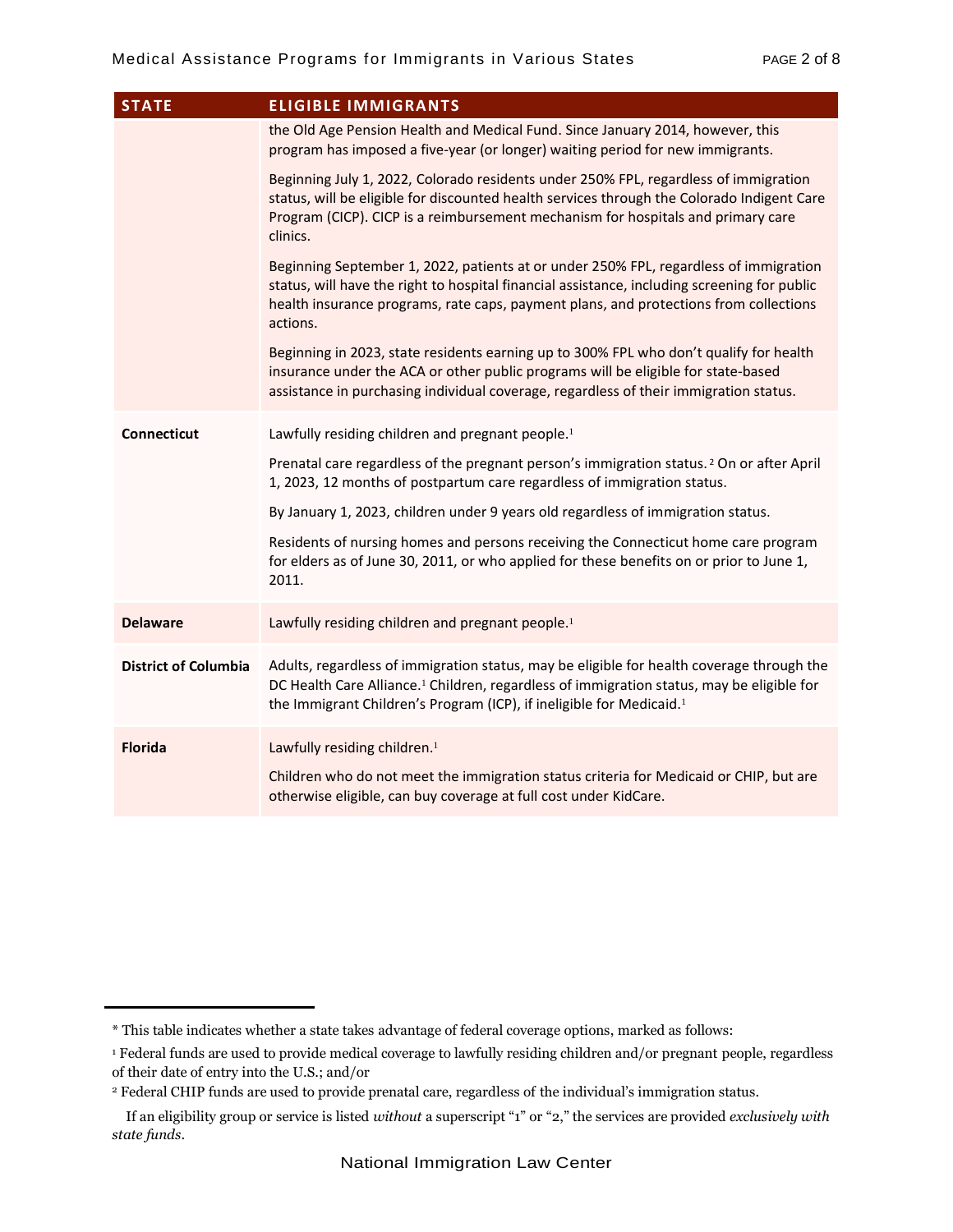| <b>STATE</b>    | <b>ELIGIBLE IMMIGRANTS</b>                                                                                                                                                                                                                                                                                                                                                                                                                                                                                                                                                                                                                                                                                                                                                                                                                                                                                                                                                                                                                                                                                                                                                                                                                                                                                                                                                                                                                                                                                                                      |
|-----------------|-------------------------------------------------------------------------------------------------------------------------------------------------------------------------------------------------------------------------------------------------------------------------------------------------------------------------------------------------------------------------------------------------------------------------------------------------------------------------------------------------------------------------------------------------------------------------------------------------------------------------------------------------------------------------------------------------------------------------------------------------------------------------------------------------------------------------------------------------------------------------------------------------------------------------------------------------------------------------------------------------------------------------------------------------------------------------------------------------------------------------------------------------------------------------------------------------------------------------------------------------------------------------------------------------------------------------------------------------------------------------------------------------------------------------------------------------------------------------------------------------------------------------------------------------|
| Hawaii          | Children who are PRUCOL, and lawfully residing pregnant people. <sup>1</sup><br>Seniors and people with disabilities who are qualified immigrants, parolees, and<br>nonimmigrants receive coverage equivalent to Medicaid. Other lawfully present<br>individuals under 100% FPL can receive state premium assistance in addition to federal<br>subsidies under the health care marketplace created by the Affordable Care Act.<br>A breast and cervical cancer control program is available to residents, regardless of their<br>immigration status.                                                                                                                                                                                                                                                                                                                                                                                                                                                                                                                                                                                                                                                                                                                                                                                                                                                                                                                                                                                            |
| <b>Illinois</b> | All children under 318% FPL, regardless of immigration status, can get coverage through<br>the All Kids program. <sup>1</sup> Copays and premiums are suspended.<br>Prenatal care <sup>2</sup> and 12 months of post-partum care is available for individuals whose<br>income is at or below 210% FPL regardless of immigration status.<br>Adults 65 years or older whose income is at or below 100% FPL are eligible for Medicaid-<br>like coverage, regardless of their immigration status. Adults 55 to 64 years old, and<br>effective July 1, 2022, 42 to 54 years old, whose income is at or below 138% FPL,<br>regardless of their immigration status, are or will be eligible for Medicaid-like coverage.<br>"Qualified" abused immigrant adults are eligible for coverage, regardless of their date of<br>entry. Asylum applicants and torture victims can get up to 24 months of continuous<br>coverage (this period can be extended to 36 months for some asylum applicants).<br>Individuals and derivative family members whose income is at or below 100% FPL who<br>have filed or are preparing to file an application for T or U status or for asylum can get<br>Medicaid-like coverage; terminates if have not filed an application within one year (with<br>limited exceptions) or if application is finally denied.<br>Noncitizens with end-stage renal disease who receive emergency renal dialysis and meet<br>state residency and other program rules may receive a kidney transplant, regardless of<br>immigration status. |
| lowa            | Lawfully residing children. <sup>1</sup>                                                                                                                                                                                                                                                                                                                                                                                                                                                                                                                                                                                                                                                                                                                                                                                                                                                                                                                                                                                                                                                                                                                                                                                                                                                                                                                                                                                                                                                                                                        |
| Kentucky        | Lawfully residing children. <sup>1</sup>                                                                                                                                                                                                                                                                                                                                                                                                                                                                                                                                                                                                                                                                                                                                                                                                                                                                                                                                                                                                                                                                                                                                                                                                                                                                                                                                                                                                                                                                                                        |
| Louisiana       | Prenatal care is available regardless of immigration status. <sup>2</sup>                                                                                                                                                                                                                                                                                                                                                                                                                                                                                                                                                                                                                                                                                                                                                                                                                                                                                                                                                                                                                                                                                                                                                                                                                                                                                                                                                                                                                                                                       |
| <b>Maine</b>    | Lawfully residing children and pregnant people. <sup>1</sup><br>Effective July 1, 2022, health coverage for children under 21 years old, regardless of<br>immigration status, and for pregnant people regardless of immigration status. <sup>2</sup>                                                                                                                                                                                                                                                                                                                                                                                                                                                                                                                                                                                                                                                                                                                                                                                                                                                                                                                                                                                                                                                                                                                                                                                                                                                                                            |

<sup>\*</sup> This table indicates whether a state takes advantage of federal coverage options, marked as follows:

<sup>1</sup> Federal funds are used to provide medical coverage to lawfully residing children and/or pregnant people, regardless of their date of entry into the U.S.; and/or

<sup>2</sup> Federal CHIP funds are used to provide prenatal care, regardless of the individual's immigration status.

If an eligibility group or service is listed *without* a superscript "1" or "2," the services are provided *exclusively with state funds*.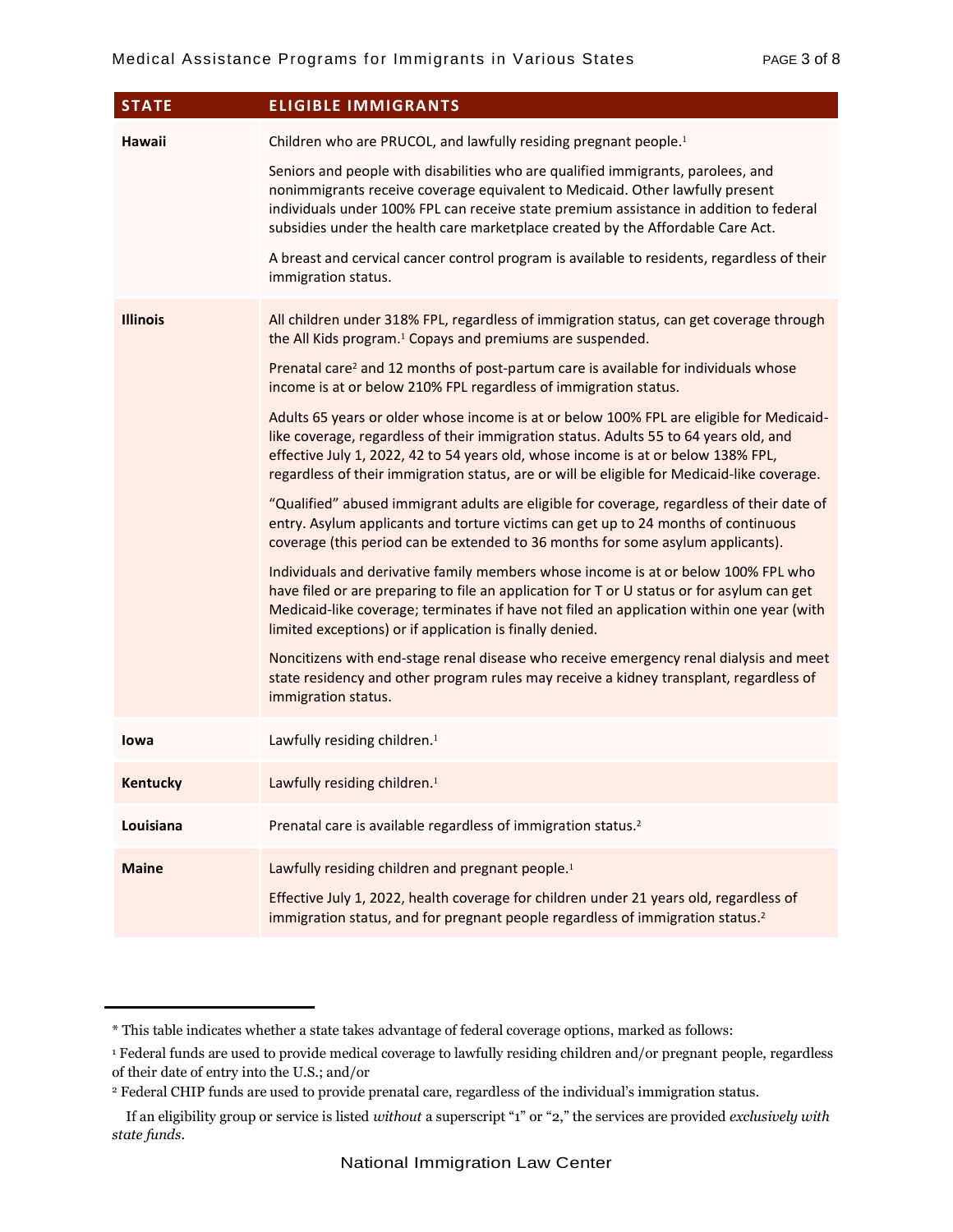| <b>STATE</b>         | <b>ELIGIBLE IMMIGRANTS</b>                                                                                                                                                                                                                                                                                                                                                                                                                                                                                                                                                                                                                                                                                                                                                                                                                                                                                                                                                                                                                                                                                                                                                                                                                                                    |
|----------------------|-------------------------------------------------------------------------------------------------------------------------------------------------------------------------------------------------------------------------------------------------------------------------------------------------------------------------------------------------------------------------------------------------------------------------------------------------------------------------------------------------------------------------------------------------------------------------------------------------------------------------------------------------------------------------------------------------------------------------------------------------------------------------------------------------------------------------------------------------------------------------------------------------------------------------------------------------------------------------------------------------------------------------------------------------------------------------------------------------------------------------------------------------------------------------------------------------------------------------------------------------------------------------------|
| Maryland             | Lawfully residing children and pregnant people. <sup>1</sup><br>Effective July 1, 2022, prenatal care for people earning up to 250% FPL, <sup>2</sup> and up to 12<br>months of post-partum care, as well as care for the newborn, regardless of status.                                                                                                                                                                                                                                                                                                                                                                                                                                                                                                                                                                                                                                                                                                                                                                                                                                                                                                                                                                                                                      |
|                      | Limited coverage is available for Montgomery County residents earning up to 250% FPL,<br>regardless of immigration status, and to Prince George's County youth up to 19 years<br>old, regardless of immigration status, with family income up to 300% FPL.                                                                                                                                                                                                                                                                                                                                                                                                                                                                                                                                                                                                                                                                                                                                                                                                                                                                                                                                                                                                                    |
| <b>Massachusetts</b> | Seniors and persons with disabilities who are "qualified" immigrants, lawfully present, or<br>PRUCOL may be eligible for Family Assistance or MassHealth Standard, depending on<br>their income and medical condition.<br>Children under 21 who are "qualified" immigrants, or lawfully present may be eligible<br>for MassHealth Family Assistance or CommonHealth benefits, depending on their<br>income and medical condition. <sup>1</sup> Children who are PRUCOL may be eligible for Family<br>Assistance or CommonHealth, depending on their income and medical condition.<br>Children and youth under 19 who are not lawfully present or PRUCOL can receive<br>primary and preventive care through the Children's Medical Security Plan.<br>Pregnant people can receive full-scope medical services and 12 months of post-partum<br>care, regardless of their immigration status. <sup>1,2</sup><br>Adults who are lawfully present are eligible for ConnectorCare; those under 300% FPL<br>who purchase coverage through the ACA Marketplace and receive federal subsidies may<br>qualify for additional state subsidies. Other adults who are PRUCOL but not on HHS'<br>lawfully present list are eligible for Family Assistance if their income is under 300% FPL, |
|                      | with premiums comparable to the contributions in the Marketplace for those earning<br>from 150-300% FPL.                                                                                                                                                                                                                                                                                                                                                                                                                                                                                                                                                                                                                                                                                                                                                                                                                                                                                                                                                                                                                                                                                                                                                                      |
| Michigan             | Prenatal care is available regardless of immigration status. <sup>2</sup>                                                                                                                                                                                                                                                                                                                                                                                                                                                                                                                                                                                                                                                                                                                                                                                                                                                                                                                                                                                                                                                                                                                                                                                                     |
| <b>Minnesota</b>     | Lawfully residing children. <sup>1</sup> Prenatal care is available regardless of immigration status. <sup>2</sup><br>As early as July 1, 2022, 12 months of postpartum care, regardless of immigration status.<br>Individuals who receive services from the Center for Victims of Torture.<br>Individuals granted deferred action under the Deferred Action for Childhood Arrivals<br>Program (DACA) can receive coverage through MinnesotaCare (see below).<br>Other lawfully present noncitizens under 200% FPL who are ineligible for Medicaid<br>based on their status, are not Medicare recipients, and don't have access to other<br>affordable coverage can receive more limited coverage through MinnesotaCare<br>(excludes, e.g., home-based services, such as personal care assistance and home nursing<br>services).                                                                                                                                                                                                                                                                                                                                                                                                                                              |

<sup>\*</sup> This table indicates whether a state takes advantage of federal coverage options, marked as follows:

<sup>1</sup> Federal funds are used to provide medical coverage to lawfully residing children and/or pregnant people, regardless of their date of entry into the U.S.; and/or

<sup>2</sup> Federal CHIP funds are used to provide prenatal care, regardless of the individual's immigration status.

If an eligibility group or service is listed *without* a superscript "1" or "2," the services are provided *exclusively with state funds*.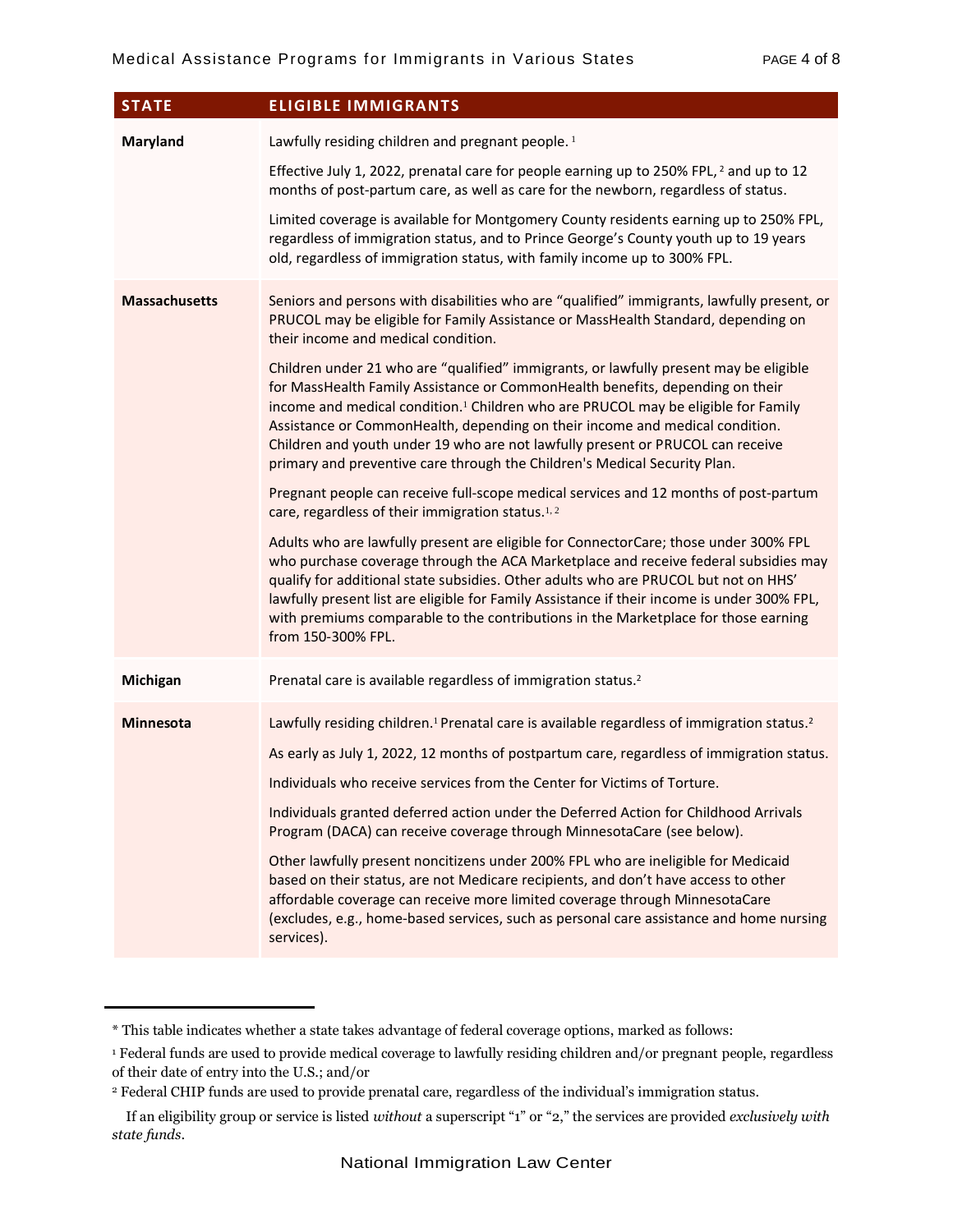| <b>STATE</b>          | <b>ELIGIBLE IMMIGRANTS</b>                                                                                                                                                                                                                                                                                                                                                                                              |
|-----------------------|-------------------------------------------------------------------------------------------------------------------------------------------------------------------------------------------------------------------------------------------------------------------------------------------------------------------------------------------------------------------------------------------------------------------------|
| Missouri              | Prenatal care is available regardless of immigration status. <sup>2</sup>                                                                                                                                                                                                                                                                                                                                               |
| <b>Montana</b>        | Lawfully residing children. <sup>1</sup>                                                                                                                                                                                                                                                                                                                                                                                |
| Nebraska              | Lawfully residing children and pregnant people. <sup>1</sup> Prenatal care is available regardless of<br>immigration status. <sup>2</sup>                                                                                                                                                                                                                                                                               |
| <b>Nevada</b>         | Lawfully residing children. <sup>1</sup>                                                                                                                                                                                                                                                                                                                                                                                |
| <b>New Jersey</b>     | Lawfully residing children and pregnant people. <sup>1</sup> 12 months of post-partum care for<br>lawfully residing persons.                                                                                                                                                                                                                                                                                            |
|                       | Prenatal and contraceptive care, regardless of immigration status.<br>Parents who have been lawful permanent residents for less than 5 years and were<br>enrolled in NJ FamilyCare on April 1, 2010, may continue receiving coverage only, in the<br>agency's discretion, if being treated for a life-threatening illness or receiving ongoing<br>life-sustaining treatment.                                            |
|                       | By July 2022, children who are ineligible for FamilyCare due to income or immigration<br>status could become eligible for NJ FamilyCare Advantage (a "buy-in" program) or<br>another form of coverage. "Qualified" immigrants and PRUCOLs who were in Medicaid-<br>certified nursing homes prior to Jan. 29, 1997, remain eligible for nursing home care.                                                               |
| <b>New Mexico</b>     | Lawfully residing children and pregnant people <sup>1</sup> and "qualified" battered immigrants.<br>PRUCOLs who entered the U.S. before Aug. 22, 1996.                                                                                                                                                                                                                                                                  |
| <b>New York</b>       | "Qualified" immigrants and PRUCOLs. Lawfully residing children and pregnant people. <sup>1</sup><br>Prenatal care and, as of March 1, 2023, 12 months of post-partum care regardless of<br>immigration status.<br>All children, regardless of immigration status, are covered under the state Child Health<br>Plus program.<br>Effective January 1, 2023, seniors 65 years and older, regardless of immigration status. |
| <b>North Carolina</b> | Lawfully residing children and pregnant people. <sup>1</sup>                                                                                                                                                                                                                                                                                                                                                            |
| Ohio                  | Lawfully residing children and pregnant people. <sup>1</sup><br>People who were lawfully residing in the U.S. on Aug. 22, 1996, and some individuals<br>under an order of supervision.                                                                                                                                                                                                                                  |

<sup>\*</sup> This table indicates whether a state takes advantage of federal coverage options, marked as follows:

<sup>1</sup> Federal funds are used to provide medical coverage to lawfully residing children and/or pregnant people, regardless of their date of entry into the U.S.; and/or

<sup>2</sup> Federal CHIP funds are used to provide prenatal care, regardless of the individual's immigration status.

If an eligibility group or service is listed *without* a superscript "1" or "2," the services are provided *exclusively with state funds*.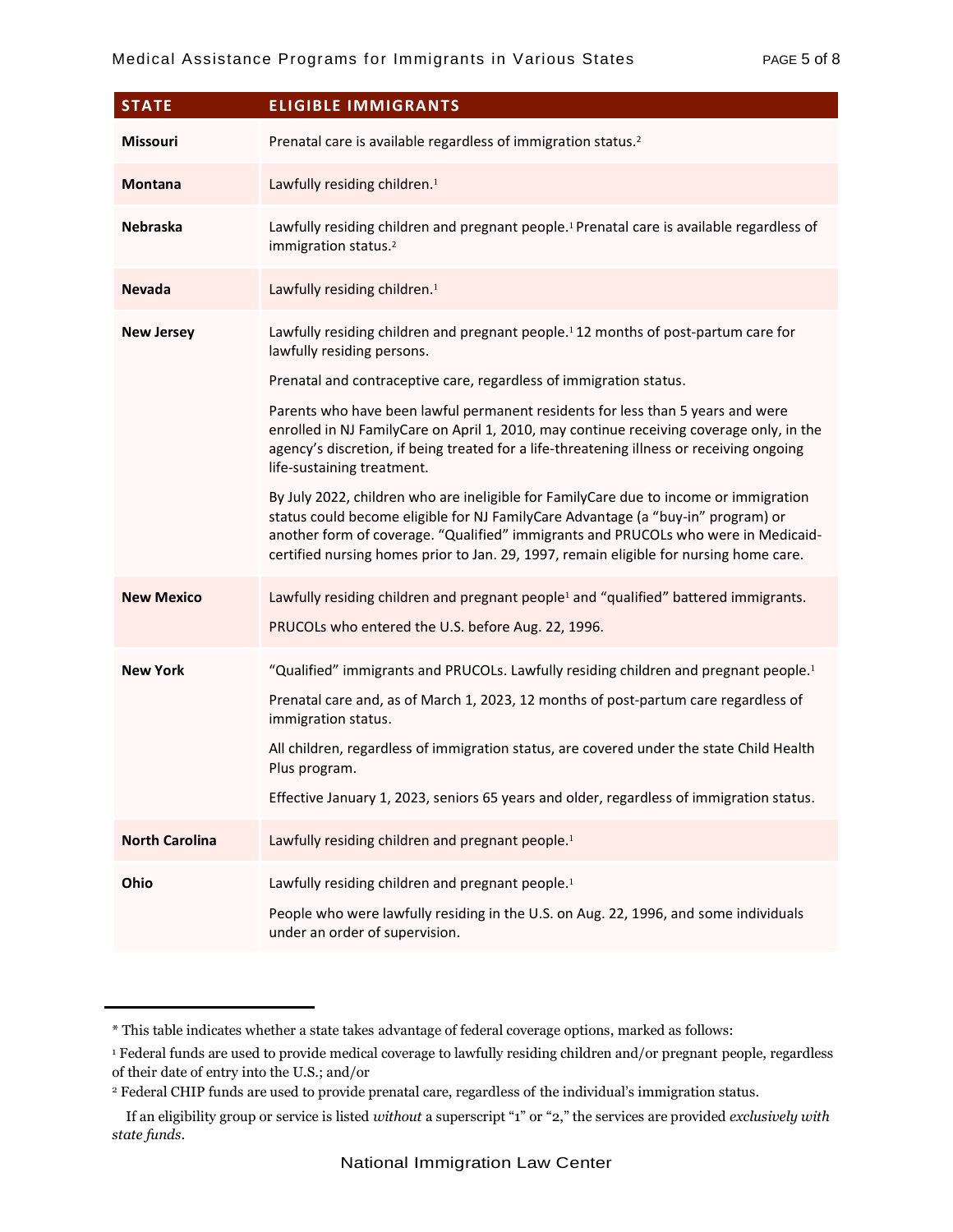| <b>STATE</b>          | <b>ELIGIBLE IMMIGRANTS</b>                                                                                                                                                                                                                                                                                                                                                                                                                                                |
|-----------------------|---------------------------------------------------------------------------------------------------------------------------------------------------------------------------------------------------------------------------------------------------------------------------------------------------------------------------------------------------------------------------------------------------------------------------------------------------------------------------|
| <b>Oklahoma</b>       | Prenatal care is available regardless of immigration status, under Soon to be Sooners<br>program. <sup>2</sup>                                                                                                                                                                                                                                                                                                                                                            |
| Oregon                | Children regardless of immigration status. <sup>1</sup><br>Prenatal care, 12 months of post-partum care, and reproductive health care is available<br>regardless of immigration status. <sup>2</sup><br>Effective July 1, 2022, health coverage for adults ages 19-25, or 55 years and older will<br>be available, regardless of immigration status.                                                                                                                      |
| Pennsylvania          | Lawfully residing children and pregnant people. <sup>1</sup><br>State-funded Medical Assistance is available to lawfully residing immigrants who are<br>otherwise eligible.                                                                                                                                                                                                                                                                                               |
| <b>Rhode Island</b>   | Lawfully residing children. <sup>1</sup><br>Prenatal care is available regardless of immigration status. <sup>2</sup><br>Lawfully residing persons who were in the U.S. before Aug. 22, 1996, and were residents<br>of Rhode Island before July 1, 1997, are also covered.                                                                                                                                                                                                |
| <b>South Carolina</b> | Lawfully residing children and pregnant people. <sup>1</sup>                                                                                                                                                                                                                                                                                                                                                                                                              |
| <b>South Dakota</b>   | Prenatal care regardless of immigration status. <sup>2</sup>                                                                                                                                                                                                                                                                                                                                                                                                              |
| <b>Tennessee</b>      | Prenatal care is available regardless of immigration status, under CoverKids (Healthy TN<br>Babies). <sup>2</sup>                                                                                                                                                                                                                                                                                                                                                         |
| <b>Texas</b>          | Lawfully residing children who entered the U.S. on or after Aug. 22, 1996, are eligible for<br>children's Medicaid or CHIP, depending on their income. <sup>1</sup><br>Prenatal care is available regardless of immigration status through the CHIP Perinatal<br>program. <sup>2</sup><br>NOTE: Texas denies federal Medicaid to most "qualified" immigrant adults who entered<br>the country on or after Aug. 22, 1996, even after they complete the federal 5-year bar. |
| Utah                  | Lawfully residing children. <sup>1</sup>                                                                                                                                                                                                                                                                                                                                                                                                                                  |
| <b>Vermont</b>        | Lawfully residing children and pregnant people. <sup>1</sup><br>Effective July 1, 2022, children and pregnant people regardless of their immigration<br>status.                                                                                                                                                                                                                                                                                                           |

<sup>\*</sup> This table indicates whether a state takes advantage of federal coverage options, marked as follows:

<sup>1</sup> Federal funds are used to provide medical coverage to lawfully residing children and/or pregnant people, regardless of their date of entry into the U.S.; and/or

<sup>2</sup> Federal CHIP funds are used to provide prenatal care, regardless of the individual's immigration status.

If an eligibility group or service is listed *without* a superscript "1" or "2," the services are provided *exclusively with state funds*.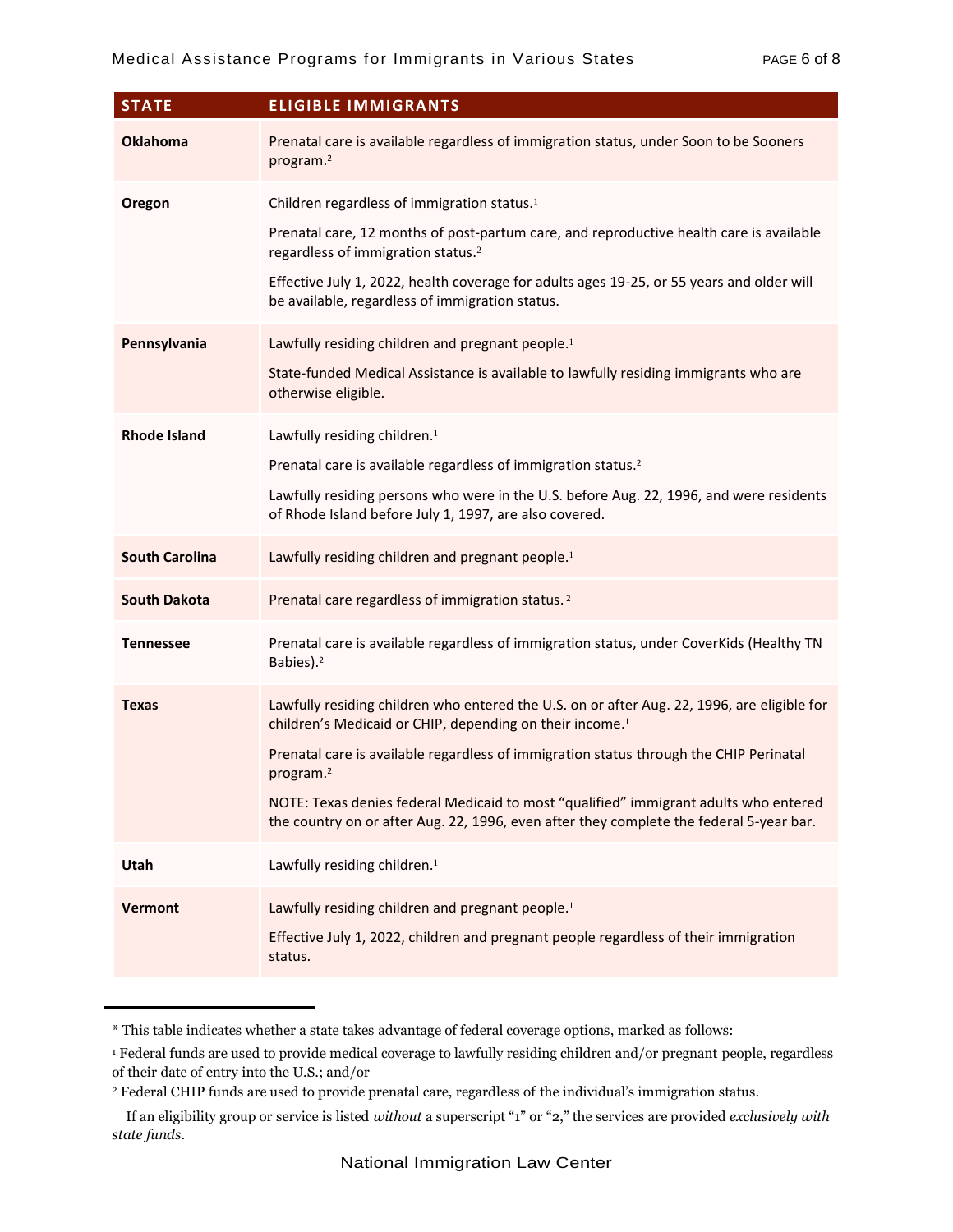| <b>STATE</b>         | <b>ELIGIBLE IMMIGRANTS</b>                                                                                                                                                                                                                                                                                                                                                                                                                                                                                                                                                                                                                                                                                                                                                                                                                                                                                            |
|----------------------|-----------------------------------------------------------------------------------------------------------------------------------------------------------------------------------------------------------------------------------------------------------------------------------------------------------------------------------------------------------------------------------------------------------------------------------------------------------------------------------------------------------------------------------------------------------------------------------------------------------------------------------------------------------------------------------------------------------------------------------------------------------------------------------------------------------------------------------------------------------------------------------------------------------------------|
| Virginia             | Lawfully residing children and pregnant people. <sup>1</sup><br>Prenatal care regardless of immigration status. <sup>2</sup>                                                                                                                                                                                                                                                                                                                                                                                                                                                                                                                                                                                                                                                                                                                                                                                          |
| Washington           | Seniors and persons who are blind or have disabilities and who are lawfully present,<br>including DACA grantees, may be eligible for a limited medical care services program.<br>Prenatal care <sup>2</sup> and 12 months of post-partum care is available to otherwise-eligible<br>individuals regardless of immigration status.<br>Children in households with income below 215% FPL are eligible for medical coverage<br>without a share of cost, regardless of their immigration status. <sup>1</sup> Monthly premiums are<br>required for children in families earning between 215% and 317% FPL.<br>Survivors of trafficking or other serious crimes and asylum applicants who have filed or<br>are preparing to file applications for T or U status, ORR certification, or asylum are<br>eligible for medical assistance.<br>Long-term care is available on a limited basis, regardless of immigration status. |
| <b>West Virginia</b> | Lawfully residing children and pregnant people. <sup>1</sup>                                                                                                                                                                                                                                                                                                                                                                                                                                                                                                                                                                                                                                                                                                                                                                                                                                                          |
| <b>Wisconsin</b>     | Lawfully residing children and pregnant people. <sup>1</sup><br>Prenatal care is available regardless of immigration status. <sup>2</sup>                                                                                                                                                                                                                                                                                                                                                                                                                                                                                                                                                                                                                                                                                                                                                                             |
| Wyoming              | Lawfully residing pregnant people. <sup>1</sup><br>NOTE: Wyoming denies Medicaid to most nonpregnant lawful permanent residents who<br>do not have credit for 40 quarters of work history in the U.S.                                                                                                                                                                                                                                                                                                                                                                                                                                                                                                                                                                                                                                                                                                                 |

## **Key Terms Used in This Table**

**"Qualified" immigrants** – are: (1) lawful permanent residents (LPRs); (2) refugees, asylees, persons granted withholding of deportation/removal, conditional entry (in effect prior to Apr. 1, 1980), or paroled into the U.S. for at least one year; (3) Cuban/Haitian entrants; (4) battered spouses and children with a pending or approved (a) self-petition for an immigrant visa, or (b) immigrant visa filed for a spouse or child by a U.S. citizen or LPR, or (c) application for cancellation of removal/suspension of deportation, whose need for benefits has a substantial connection to the battery or cruelty (parent/child of such battered child/spouse is also "qualified"); and (5) survivors of trafficking and their derivative beneficiaries who have obtained a T visa or whose application for a T visa sets forth a *prima facie* case. (A broader group of trafficking survivors who are certified by or receive an eligibility letter from the Office of Refugee Resettlement are eligible for benefits funded or administered by federal agencies, without regard to their immigration status.) Citizens of Micronesia, Marshall Islands, and Palau who reside in the U.S. pursuant to a Compact of Free Association (COFA) are considered "qualified" immigrants for purposes of the

<sup>\*</sup> This table indicates whether a state takes advantage of federal coverage options, marked as follows:

<sup>1</sup> Federal funds are used to provide medical coverage to lawfully residing children and/or pregnant people, regardless of their date of entry into the U.S.; and/or

<sup>2</sup> Federal CHIP funds are used to provide prenatal care, regardless of the individual's immigration status.

If an eligibility group or service is listed *without* a superscript "1" or "2," the services are provided *exclusively with state funds*.